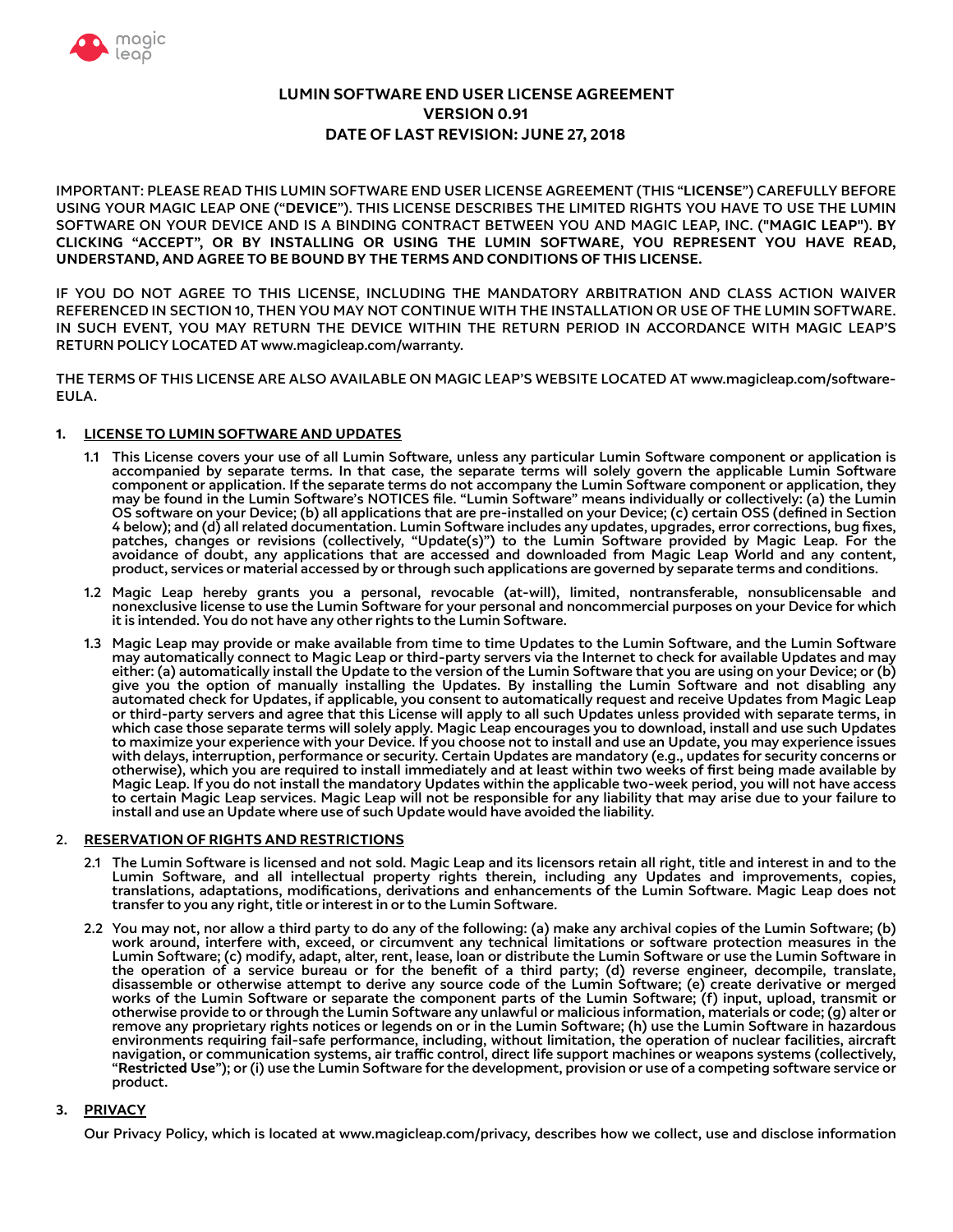

about the Lumin Software and/or your Device. Our Privacy Policy is part of this License, and you agree to our use and sharing of the information we collect about you as described in our Privacy Policy.

## 4. **THIRD-PARTY MATERIALS**

- 4.1 The Lumin Software may contain third-party materials that are subject to separate terms and conditions. With regards to third-party materials that are not OSS (as defned herein), those separate terms, and not this License, will solely govern such third-party materials. "**OSS**" means software and materials distributed by its licensor under a license (an "**OSS license**") as "free software," "open source software" or under similar licensing or distribution terms. Accordingly, OSS licenses include, but are not limited to, the MIT open source license, the BSD open source license, the Apache Software License, the General Public License, the Lesser General Public License and the Eclipse Public License.
- 4.2 Portions of the Lumin Software contain or are derived from third-party OSS software and materials. OSS received by Magic Leap under an OSS license which permits sublicensing under this License are sublicensed to you by Magic Leap under the terms and conditions of this License. OSS received by Magic Leap under an OSS license which does not permit sublicensing under this License are directly licensed to you from the OSS's licensor. Derivative works created by Magic Leap of OSS received by Magic Leap under an OSS license which does permit licensing of such derivative works under this License are licensed to you by Magic Leap under the terms and conditions of this License. Derivative works created by Magic Leap of OSS received by Magic Leap under an OSS license which does not permit licensing of such derivative works under this License are licensed to you by Magic Leap as required by the terms of the OSS license (e.g., to you by Magic Leap under the same OSS license).
- 4.3. To the extent permitted by any third-party materials, or any OSS license, Magic Leap provides that third-party material, OSS, and/or derivative work to you "as is," without warranty of any kind, express or implied, including, but not limited to, the warranties of merchantability, ftness for a particular purpose, and noninfringement. In no event shall Magic Leap be liable for any claim, damages or other liability, whether in an action of contract, tort, or otherwise, arising from, out of, or in connection, with that third-party material, OSS, and/or derivative work, or the use or other dealings in that third-party material, OSS, and/or derivative work.

#### 5. **TERMINATION**

This License is efective on the date you frst install or use the Lumin Software and continues unless and until terminated by Magic Leap at its sole discretion. Without prejudice to any other Magic Leap rights, this License will terminate automatically without notice if you fail to comply with your obligations under this License. Upon termination of this License: (a) your License to use the Lumin Software terminates; (b) you must immediately stop use of the Lumin Software; (c) you must return, destroy or delete, as may be directed by Magic Leap, all copies of the Lumin Software from your Device. These remedies are cumulative and in addition to any other remedies available to Magic Leap and (d) the following provisions will also continue to apply: Third Party Materials, Termination, Disclaimers of Warranty, Limitation of Liability, U.S. Government End Users, Export Restrictions, Governing Law and Arbitration, and General.

## **6. DISCLAIMER OF WARRANTY**

TO THE MAXIMUM EXTENT PERMITTED BY APPLICABLE LAW, MAGIC LEAP PROVIDES THE LUMIN SOFTWARE ON AN "AS IS" AND "AS AVAILABLE" BASIS WITH ALL FAULTS AND WITHOUT ANY REPRESENTATIONS OR WARRANTIES OF ANY KIND. MAGIC LEAP AND ITS LICENSORS EXPRESSLY DISCLAIM ALL WARRANTIES, WHETHER WRITTEN, EXPRESS, IMPLIED, STATUTORY OR OTHERWISE, INCLUDING WITHOUT LIMITATION, IMPLIED WARRANTIES OF MERCHANTABILITY, NON-INFRINGEMENT AND FITNESS FOR PARTICULAR PURPOSE OR ARISING FROM COURSE OF PERFORMANCE, COURSE OF DEALING OR USAGE OF TRADE. ORAL OR WRITTEN INFORMATION OR ADVICE GIVEN BY MAGIC LEAP, ITS LICENSORS, SUPPLIERS, DISTRIBUTORS, AGENTS OR EMPLOYEES WILL NOT INCREASE THE SCOPE OF THIS WARRANTY. MAGIC LEAP DOES NOT WARRANT THAT THE LUMIN SOFTWARE WILL MEET YOUR REQUIREMENTS, WILL ACHIEVE PARTICULAR RESULTS OR WILL OPERATE ERROR FREE. THE FEATURES AND FUNCTIONALITY OF THE LUMIN SOFTWARE MAY CHANGE AT ANY TIME, AND MAGIC LEAP DISCLAIMS ANY RESPONSIBILITY FOR SUCH CHANGES. THE LUMIN SOFTWARE IS NOT DESIGNED FOR RESTRICTED USE (AS DEFINED IN SECTION 2.2 ABOVE) AND MAGIC LEAP MAKES NO WARRANTIES FOR SUCH USE.

SOME JURISDICTIONS DO NOT ALLOW THE EXCLUSION OF CERTAIN WARRANTIES, REPRESENTATIONS OR CONDITIONS, THE LIMITATION OR EXCLUSION OF IMPLIED WARRANTIES, LIMITATIONS ON HOW LONG AN IMPLIED WARRANTY MAY LAST OR EXCLUSIONS OR LIMITATIONS FOR CONSEQUENTIAL OR INCIDENTAL DAMAGES, SO SOME OF THE ABOVE LIMITATIONS MAY NOT APPLY IN FULL TO YOU, AND MAGIC LEAP'S LIABILITY SHALL BE LIMITED TO THE EXTENT SUCH LIMITATIONS ARE PERMITTED BY LAW.

## **7. LIMITATION OF LIABILITY**

TO THE MAXIMUM EXTENT PERMITTED UNDER APPLICABLE LAW, IN NO EVENT WILL (A) MAGIC LEAP OR OUR LICENSORS BE LIABLE TO YOU OR ANY THIRD PARTY FOR ANY LOSS OF PROFITS, LOSS OF USE, LOSS OF REVENUE, LOSS OF GOODWILL, BUSINESS INTERRUPTION OR SYSTEM FAILURE OR MALFUNCTION, OR FOR ANY INDIRECT, SPECIAL, INCIDENTAL, EXEMPLARY, PUNITIVE OR CONSEQUENTIAL DAMAGES OF ANY KIND ARISING OUT OF OR IN CONNECTION WITH THIS LICENSE OR THE LUMIN SOFTWARE, REGARDLESS OF THE FORM OF ACTION, WHETHER IN CONTRACT, TORT (INCLUDING NEGLIGENCE), STRICT LIABILITY OR OTHERWISE, EVEN IF MAGIC LEAP HAS BEEN ADVISED OR IS OTHERWISE AWARE OF THE POSSIBILITY OF SUCH DAMAGES; OR (B) MAGIC LEAP'S TOTAL LIABILITY